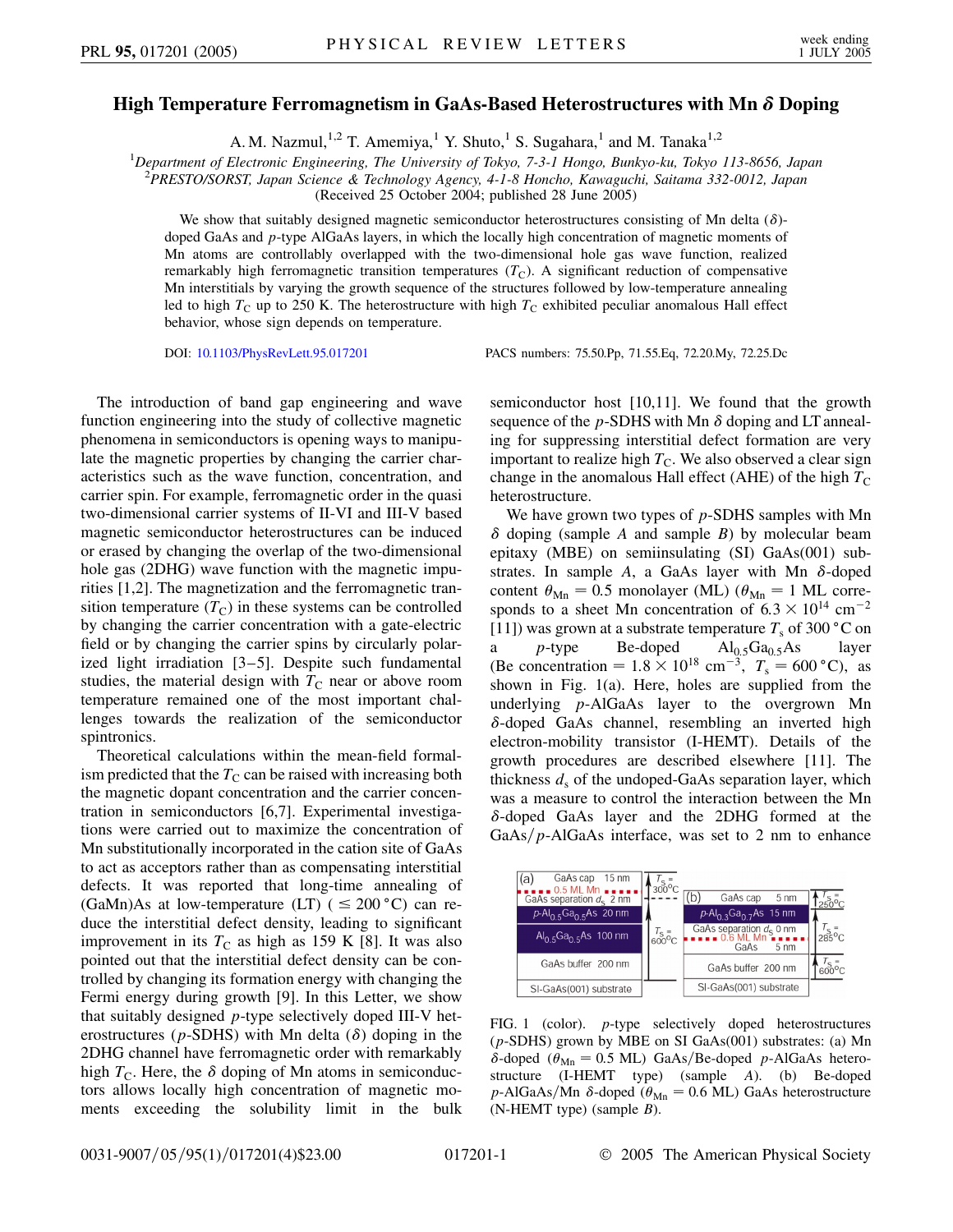the overlap of the 2DHG wave function and the Mn  $\delta$ -doped layer [2]. Postgrowth annealing was carried out at 300 °C for 15 min in a  $N_2$  atmosphere, which was optimum to maximize  $T_{\rm C}$  in our previous report [2]. On the other hand, in sample *B*, a Mn  $\delta$ -doped ( $\theta_{\text{Mn}}$  = 0.6 ML) GaAs layer was grown at  $T_s = 285 \degree C$  below a *p*-type Be-doped  $\text{Al}_{0.3}\text{Ga}_{0.7}\text{As}$  layer (Be concentration =  $3.0 \times 10^{19}$  cm<sup>-3</sup>), as shown in Fig. 1(b). Here, holes are supplied from the overgrown *p*-AlGaAs layer to the Mn  $\delta$ -doped GaAs layer ( $d_s = 0$  nm), resembling a normal (N)-HEMT. Postgrowth LT annealing was carried out at 200 °C for 112 h in a  $N_2$  atmosphere.

The structural properties of the Mn  $\delta$ -doped heterostructures were characterized by high-resolution transmission electron microscopy (HRTEM). Figure 2(a) shows a crosssectional HRTEM lattice image of a Mn  $\delta$ -doped GaAs with  $\theta_{\text{Mn}} = 1$  ML prepared under the same conditions of sample *A*, in which one can see no dislocation, and a slightly dark area with a width of  $\sim$  2 ML is most likely due to strain induced contrast at the Mn  $\delta$ -doped sheet. Also, Figs. 2(b) and 2(c) show cross-sectional HRTEM lattice images of the structure of sample *B*, indicating that the  $Al_{0,3}Ga_{0,7}As/GaAs$  interface [we see weak contrast in Fig. 2(b)] is atomically abrupt, and one can see no clusters or dislocations in the whole structure. These studies suggest that pseudomorphic growth of Mn  $\delta$ -doped sheets occurred maintaining the zinc-blende (ZB) type



FIG. 2 (color). (a) Cross-sectional HRTEM lattice image of a 1.0 ML Mn  $\delta$ -doped sheet in GaAs grown under the same conditions of sample *A* ( $T_s = 300 \degree C$ ). The slightly dark area indicated by arrows corresponds to the Mn  $\delta$ -doped sheet localized within a width of  $2-3$  ML. (b),(c) Cross-sectional HRTEM lattice image of the Al<sub>0.3</sub>Ga<sub>0.7</sub>As/GaAs heterostructure with  $\theta_{\text{Mn}} = 0.6$  ML (sample *B*:  $T_s = 285$  °C). (c) is an enlarged image at the Mn  $\delta$ -doped layer. There is no dislocation, no visible second phase or MnAs clusters, and the structure maintains the zinc-blende type crystal structure.

crystal structure, which is consistent with the reflection high energy electron diffraction patterns observed during the MBE growth of the samples.

The anomalous Hall effect [12] has been used to study the magnetic properties of the present quasi-twodimensional *p*-SDHS systems for which bulk magnetization measurements are difficult. Hall measurements were carried out on patterned Hall bars with a channel width and a length of 50 and 200  $\mu$ m, respectively. Au wire leads were soldered to the sample with In for Ohmic contacts. The postgrowth LT annealing and annealing for Ohmic contacts were done at  $200 °C$  or below, thus excluding the possibility of ferromagnetic MnAs second phase formation. Figs. 3(a)–3(e) show the Hall resistance  $R_H$  as a function of magnetic field of sample *A*. Here, in this system,  $R_H = R_{O-\text{sheet}}B + R_{S-\text{sheet}}M$ , where  $R_{O-\text{sheet}}$  and  $R_{\text{S-sheet}}(= cR_{\text{sheet}})$  are the ordinary and anomalous Hall coefficients, *B* is the applied magnetic field, *M* is the magnetization of the sample,  $c$  is a constant, and  $R_{\text{sheet}}$  is the sheet resistance. The second term is dominant in magnetic materials, thus  $R_H \approx R_{S\text{-sheet}}M = cR_{\text{sheet}}M$ . Clear ferromagnetic hysteresis at 130, 180, 185, and 190 K changed to a linear character at 205 K in Figs.  $3(a)-3(e)$ , suggesting a phase transition from ferromagnetic to paramagnetic above 190 K. The positive linear component superimposed on the hysteresis could be due to a slowly saturated magnetization component as is also seen in GaMnAs, which might be attributed to the magnetic polarons as discussed in Ref. [13].



FIG. 3. (a)–(e) Hall resistance  $R<sub>H</sub>$  loops of the heterostructure of Fig. 1(a) at (a) 130, (b) 180, (c) 185, (d) 190, and (e) 205 K. (f) Temperature (*T*) dependent data of  $R_H(B = 0 T)/R_{sheet}(\infty)$ *M*) at  $T < T_C$ , and also of  $BR_{sheet}/R_H(\propto \chi^{-1})$  at  $T > T_C$ . The linear plot is  $\chi^{-1}$ [=  $(T - T_{\rm C})/C$ ], where  $T_{\rm C}$  = 192 K.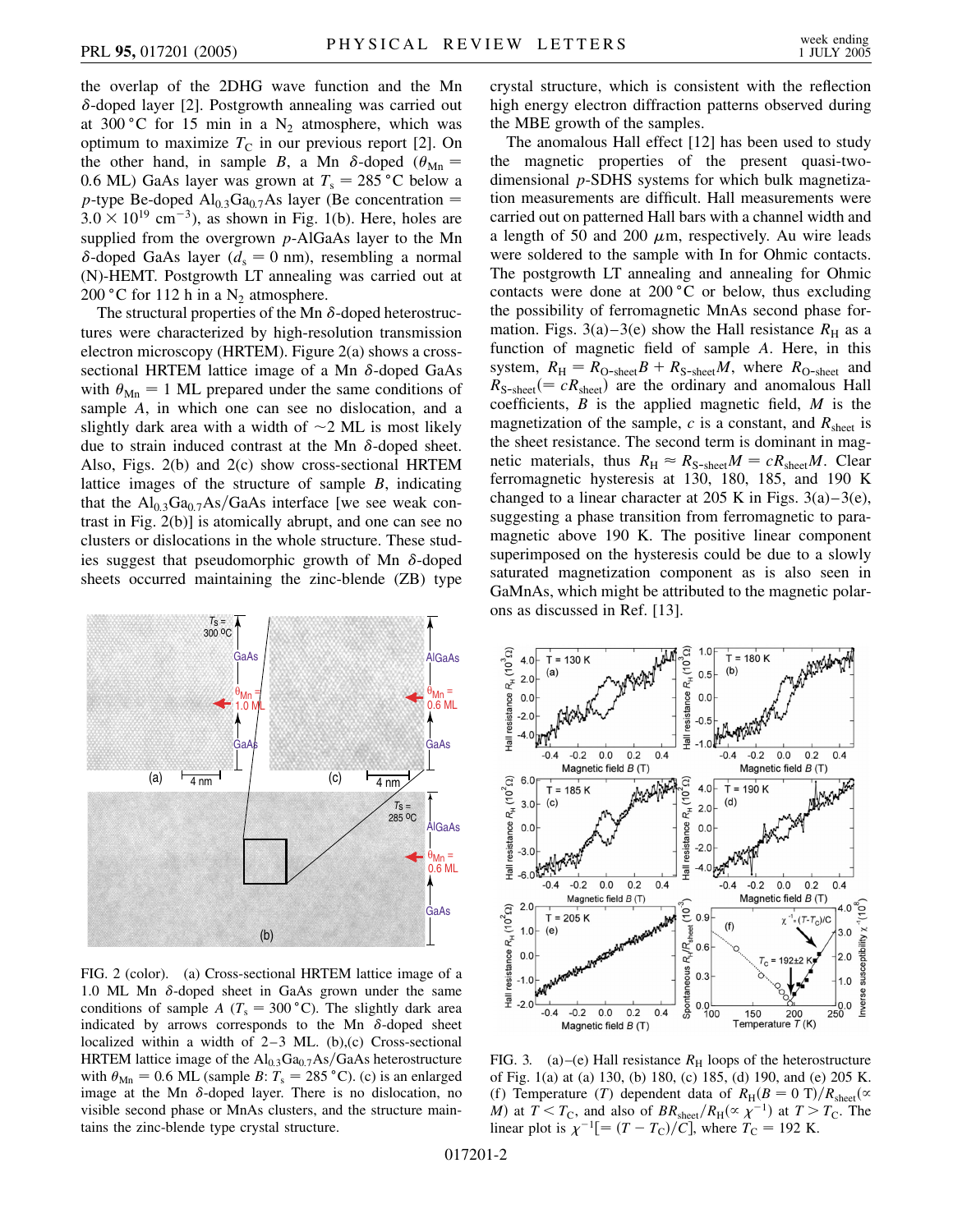The  $T_{\rm C}$  of the heterostructure was estimated from the temperature (*T*) dependence of spontaneous magnetization  $M(B = 0)$  derived from the data of  $R_H(B = 0)/R_{\text{sheet}}$  for  $T < T<sub>C</sub>$ , as shown by the open circles in Fig. 3(f). Also, the temperature dependence of inverse magnetic susceptibility  $\chi^{-1}$  was derived from the data of  $BR_{sheet}/R_H$  for  $T>T_C$ , where the sample is paramagnetic, thus  $M = \chi B/\mu_0$ . Assuming that  $R<sub>O</sub>$  is  $T$  independent in the Curie-Weiss equation [2], we plotted  $\chi^{-1}$  as a function of *T*, as shown by the solid squares in Fig. 3(f). By extrapolating the fit of  $\chi^{-1} = \frac{T - T_C}{C}$  to cross the *T* axis in Fig. 3(f), the *T*<sub>C</sub> value is estimated to be  $192 \pm 2$  K, which is in good agreement with the spontaneous  $R_H/R_{sheet} - T$  data for  $T < 200$  K [Figs.  $3(a)-3(e)$  and open circles in Fig.  $3(f)$ ]. In this estimation, we set the Mn content  $x = 0.25$  for  $\theta_{\text{Mn}} =$ 0*:*5 ML (since we defined the local Mn content as  $\theta_{\text{Mn}}/2$  ML, where 2 ML is the width of Mn distribution along the growth direction estimated by TEM [2,11]). The Curie-Weiss plot fitted the experimental data assuming the skew scattering as the dominant scattering mechanism  $(R_{\text{S-sheet}} = cR_{\text{sheet}}$  [2]) better than assuming the sidejump scattering  $(R_{\text{S-sheet}} = cR_{\text{sheet}}^2)$ .

We observed an increase of  $T<sub>C</sub>$  from our previous report of  $T_{\rm C}$  = 172 K in a similar I-HEMT type heterostructure (0.3 ML Mn  $\delta$ -doped GaAs/Be-doped  $p$ -Al<sub>0.3</sub>Ga<sub>0.7</sub>As [2]). The differences in structural parameters are the following:  $\theta_{\text{Mn}} = 0.3$  ML, Al content  $x_{\text{Al}}$  in the *p*-AlGaAs is 0.3, and  $d_s = 0$  nm in the previous heterostructure, but, in sample *A*,  $\theta_{\text{Mn}} = 0.5$  ML,  $x_{\text{Al}} = 0.5$ , and  $d_s = 2$  nm. Three important differences are that sample *A* has a higher Mn concentration  $(\theta_{Mn})$  in  $\delta$  doping, a higher GaAs/p-AlGaAs valence-band offset  $\Delta E_{v} = 300$  meV compared with 180 meV in the previous heterostructure due to the difference in  $x_{\text{Al}}$ , and an appropriate separation of  $d_s = 2$  nm. The sheet hole concentration p was estimated to be  $7.8 \pm 0.5 \times 10^{12}$  cm<sup>-2</sup> at room temperature from the ordinary Hall coefficient ( $R_{O-\text{sheet}} = 80 \Omega/T$ ). This value is higher than the previous value  $p = 2.2 \times$  $10^{12}$  cm<sup>-2</sup> [2]. The combined effects of increased Mn concentration, increased hole concentration, and enhanced 2DHG-Mn overlap led to the higher  $T<sub>C</sub>$  in the present I-HEMT structure of sample *A*.

Next, we examined sample *B* of Fig. 1(b), which is a N-HEMT type heterostructure with Mn  $\delta$  doping. Figure 4(a) shows the temperature dependence of the sheet resistance  $R<sub>sheet</sub>$  of sample *B*. The hump at around 250 K is attributed to the critical scattering nearby  $T_C$  [14], as was seen in  $(GaMn)As [13]$ . Figs.  $4(b) - 4(d)$  measured at 235, 240, and 250 K show clear ferromagnetic hysteresis in the Hall resistance  $(R_H - B)$  loops. This ferromagnetic hysteresis behavior changed to paramagnetic behavior at 260 K [Fig. 4(e)] indicating  $T_C \approx 250-255$  K, which is in agreement with the hump in Fig. 4(a) at around 250 K.

We ascribe the remarkably high  $T<sub>C</sub>$  of sample *B* to both increased Mn concentration ( $\theta_{\text{Mn}} = 0.6$  ML) and reduced compensative Mn interstitials  $(Mn<sub>I</sub>)$ . It is pointed out that

![](_page_2_Figure_7.jpeg)

FIG. 4. (a) Temperature dependence of the sheet resistance  $R<sub>sheet</sub>$  of sample *B* whose structure is shown in Fig. 1(b). (b)– (e) Hall resistance  $R<sub>H</sub>$  loops of sample *B* measured at (b) 235, (c) 240, (d) 250, and (e) 260 K. (f) Temperature dependence of the spontaneous Hall resistance  $R_H$  at  $B = 0$  T [also shown by open circles in  $(b)$ – $(e)$ ].

Mn atoms can occupy tetrahedral interstitial sites  $(Mn_I)$  in the ZB structure and act as double donors [15,16]. The compensation of Mn acceptors at the Mn substitutional sites ( $Mn_{Ga}$ ) by the  $Mn_{I}$  donors decreases the hole concentration  $p$  and  $T<sub>C</sub>$ . The effect of the Fermi energy can have the significant contribution to the suppression of interstitial defect formation in the N-HEMT type of sample *B*, compared with that in the I-HEMT type of sample *A*. It is reported that the formation energies and thus the concentrations of charged (positive or negative) defects such as  $Mn<sub>I</sub>$  donors or  $Mn<sub>Ga</sub>$  acceptors are to a large extent controlled by the Fermi energy during growth [9]. In the I-HEMT structure in which the Mn  $\delta$ -doped GaAs was grown after the growth of  $p$ -AlGaAs, Mn<sub>Ga</sub> formation becomes unfavorable during the Mn  $\delta$  doping growth because it further increases the hole concentration, and a high concentration of compensating  $Mn<sub>I</sub>$  defects are formed instead to balance the charge. This scenario turns opposite in the N-HEMT structure, making  $Mn_{Ga}$  formation energetically favorable because the *p*-AlGaAs layer supplying holes was grown after the growth of the Mn  $\delta$ -doped layer. Recently, Edmonds *et al.* [8] showed that the outdiffusion of the  $Mn<sub>I</sub>$  in (GaMn)As films strongly depends on the thickness of the film; with increasing film thickness, longer LT annealing at  $\leq 200$  °C is more effective to remove Mn<sub>I</sub> and to increase  $T<sub>C</sub>$ . In fact, the sheet hole concentration of sample *B* at room temperature was  $p = 7.2 \pm 0.5 \times 10^{13}$  cm<sup>-2</sup> [17], much higher than that of